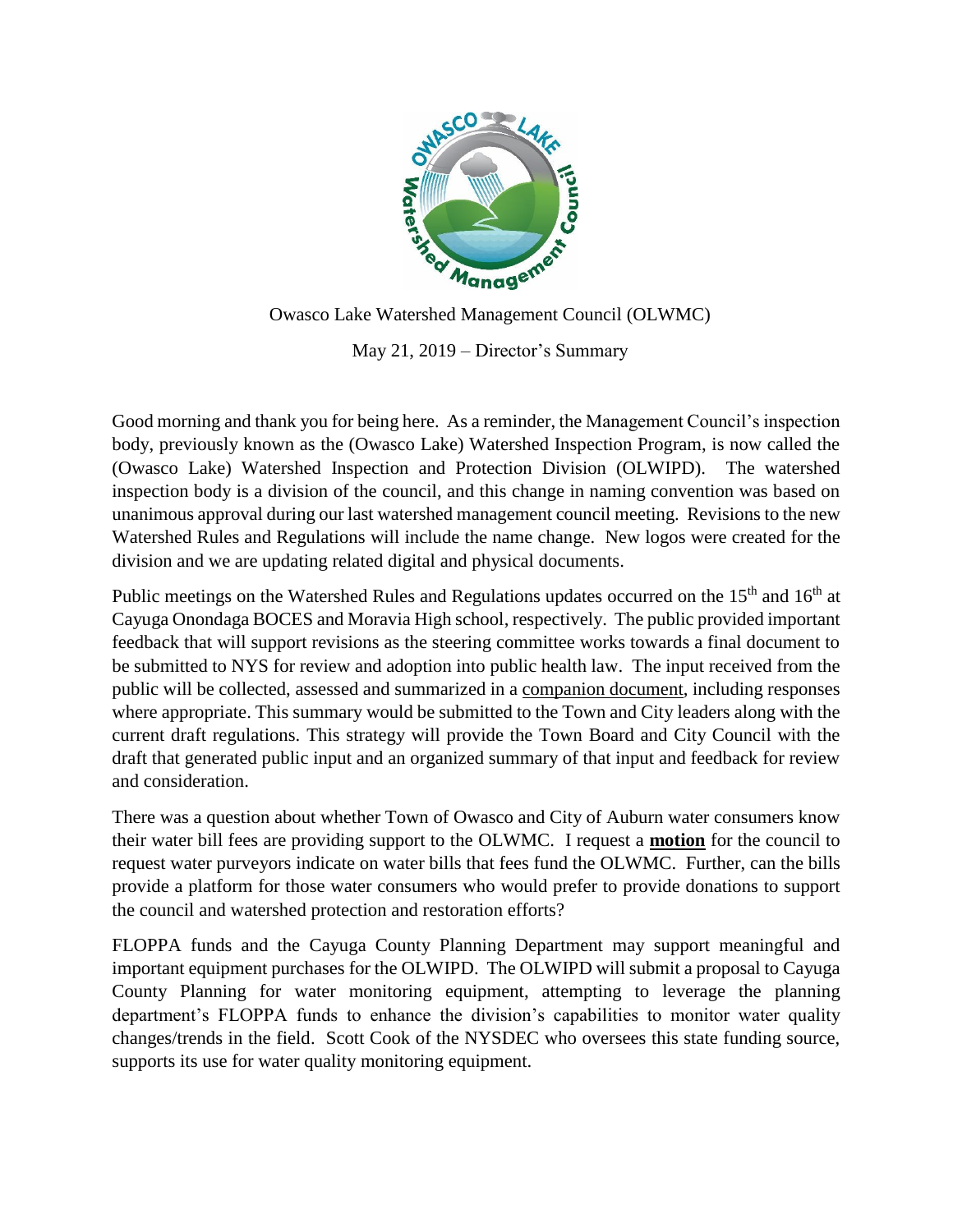Cayuga Community College has graciously supported Watershed Inspector, Drew Snell's, training using drone surveillance equipment. The college provided drone classes and access to their equipment for his test runs. The OLWIPD, with permission, purchased a drone using previous equipment funding granted by the Owasco Watershed Lake Association (OWLA) for supportive technologies. This new technology will become an integral advancement for more comprehensive inspections. Drew will share footage from a site flyover towards the end of his monthly inspection presentation during today's meeting.

I presented on watershed science at Peachtown Elementary school on the morning of May 8<sup>th</sup> and was informed about the opportunity by County Legislator and OLWMC member Aileen McNabb-Coleman. These sorts of educational opportunities are going to be critical to preparing future generations for the water quality challenges they are likely to face.

We will have a summer intern this year. Ally Berry will be paid through an alternate funding source through SUNY-ESF. She will assist the council's OLWIPD as well as partnering groups. Considering she will provide free labor and much needed help for advancing OLWMC goals, I request a **motion** the council resolves to cover the administrative added costs (i.e., insurance premiums and bookkeeping estimated at a couple hundred dollars) of her employment through the council's fund

Thanks to the City of Auburn for its resolution to increase the contribution of annual fees to better fund the OLWMC. The relative rate cost (per volume) of water drawn from the lake for purveying water as a funding contribution to OLWMC is now equitable between the City of Auburn and the Town of Owasco. Both water purveyors acknowledge:

- 1. The sense of urgency in the community for a clean and safe lake water resource.
- 2. Support the OLWMC's need to enhance ongoing and future watershed protection and restoration measures.

Summary of calculations:

## **Town of Owasco/Fleming Contribution = \$26,195**

Owasco Water Sold =  $153,943,327$  gallons or  $153,940 - 1000$  gallon units

\$/1000 gallon = **\$ 0.1701/1000 gallon**

## **Current City of Auburn Contribution - \$150,000**

Auburn Water Sold = 1,213,023,050 gallon or 1,213,023 – 1000 gallon units

 $\frac{$}{1000}$  gallon =  $\frac{$}{0.1237/1000}$  gallon (about 4 cents less per 1000 than Owasco currently contributes)

**Future: \$200,000** results in **\$ 0.1649/1000 gallon.**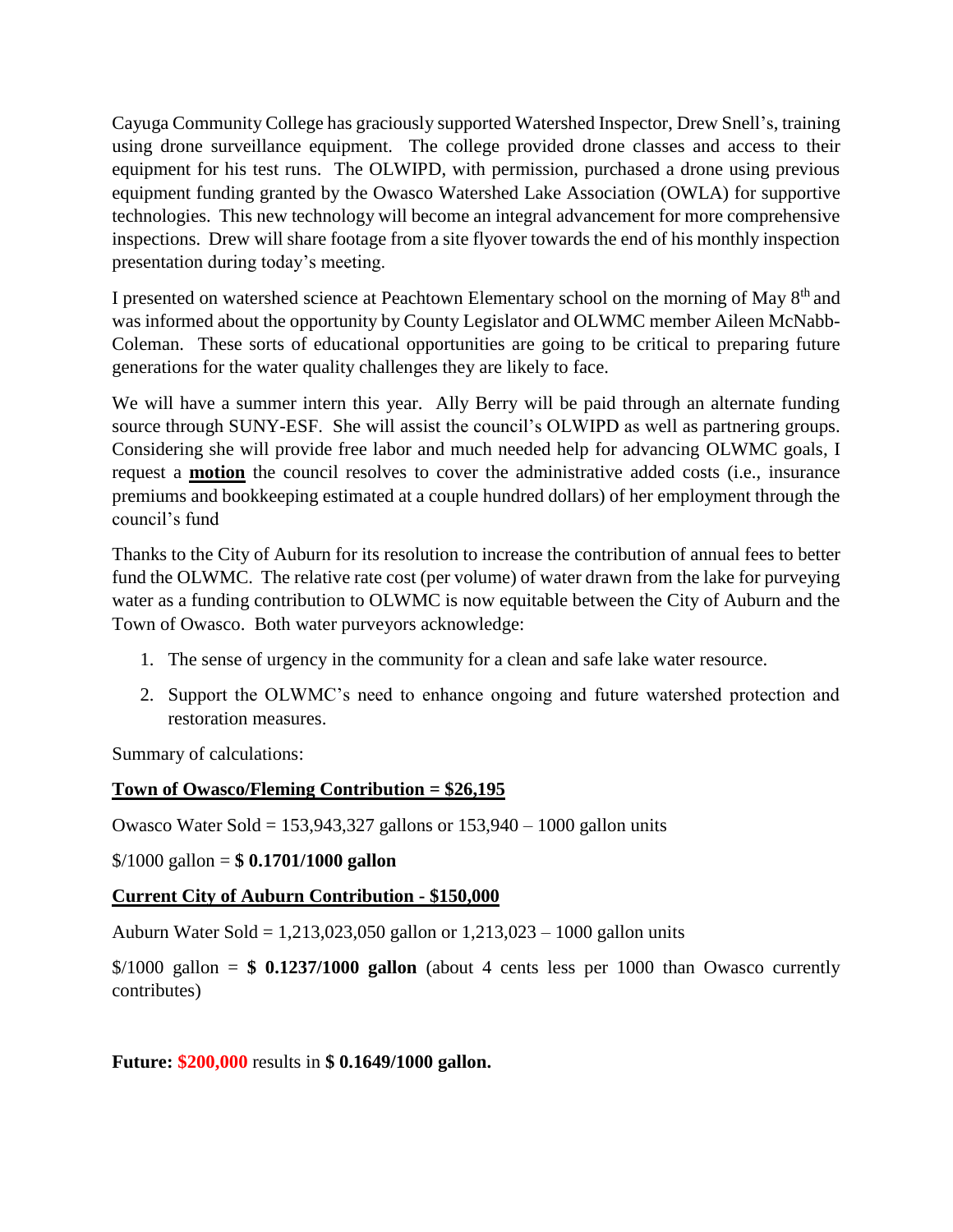I suggest, when these funds are made available, this yearly funding increase goes directly to the creation of a deputy inspector position to support the council's goals to strengthen its position for providing more thorough and robust watershed inspections. I request a **motion** to support this initiative. Unfortunately, this may have to be a long(er)-range goal as we need to have the necessary infrastructure in place (extra vehicle, adequate office space) before moving ahead with additional staff. It would also be good (for purposes of recruitment) to have state/county "authority" recognition in place.

Further, I advocate staffing recruitment to the OLWIPD focuses on individuals with experience and diverse skills in nutrient management/agricultural environmental management and outreach. The Cayuga County Soil and Water Conservation District (CCSWCD), our leading project implementation group, typically does not advertise its services, but rather administers work through word of mouth based on available funding and its integral trust relationship in the community. The Inspection Division can advance itself as an outreach entity, supporting the community with information about funding resources and programming available to pay for implementation work by the CCSWCD or other private contractors.

As we work to build capacity for the OLWIPD, we are striving towards a balanced approach to incentivize watershed improvements rather than expecting compliance with watershed rules and regulations without providing guidance and support for those improvements. Moreover, the division is expanding its role, providing instructive support for farmers seeking funding and guidance for associated applications. For instance, we are currently working on rolling out a program with Cornell's ProDairy Dairy Acceleration Program (DAP) with funding available to small dairy farmers. Karl Czymmek will present on this program next month. Watershed inspector, Drew Snell, has been working on distributing materials and funding brochures (provided by ProDairy's Ron Kuck) to watershed small dairy farmers and encouraged their attendance at that meeting. Mr. Czymmek's presentation is also advertised with the help of County Planning using the platform for Water Quality Management Agency (WQMA) events. We will learn more about the planning, setup, implementation, follow up on plans and best management practices (BMPs) that the DAP program provides. This sort of program can help expand the economy for farm planning by private planners and open the marketplace for their important work.

Mr. Snell and I continue to strive for buy-in from those municipalities within the watershed that have yet join the OLWMC. We prepared and delivered an informational package to the Village of Groton per the Village's request and look forward to their resolution to join. I encourage our current council members to advocate for buy-in from their neighboring communities.

## **Member Vacancies to be filled:**

- Town of Groton
- Village of Groton
- Town of Summerhill
- Town of Sempronius
- Town of Venice
- Town of Genoa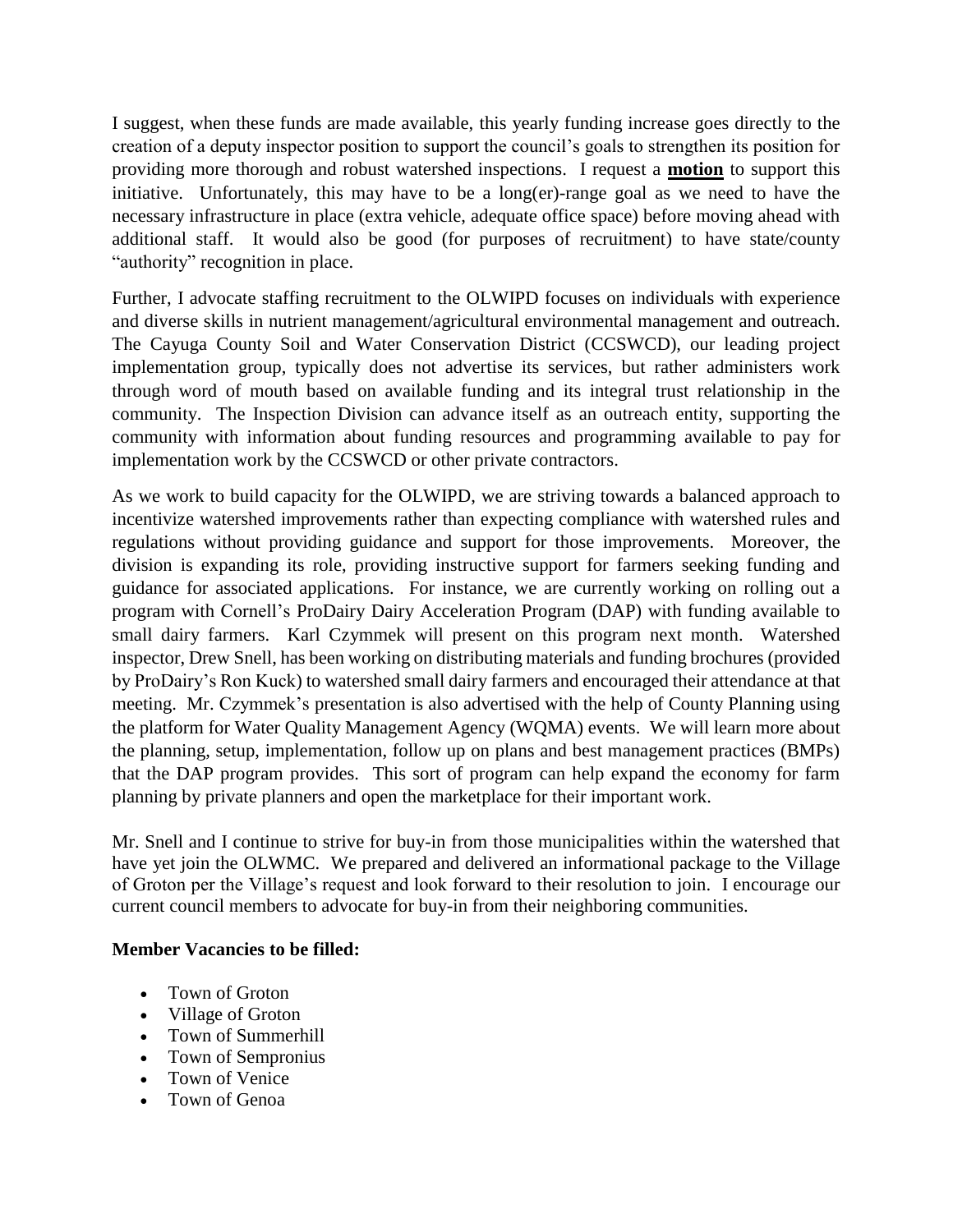## • Town of Sennett

I am working through administrative needs for the OLWMC to be eligible to submit its first proposal for state level grant funding. I mailed the registration and tax forms required to gain a vendor ID with New York State. Once registered, we will upload required business and organization forms. If we can get these administrative needs in place expeditiously, I plan to propose for funding support under the NYS Environmental Justice (EJ) Grant for at risk communities (the proposal is due June  $14<sup>th</sup>$ ). Director of City of Auburn Municipal Utilities, Seth Jensen, and I met with Mayor and council board member, Gary Mulvaney, to identify an appropriate project within the EJ boundaries of Village of Moravia. If the proposal cannot be submitted by the due date, all supportive materials will be redirected to another funding source. Thankfully, once our administrative needs are in place with NYS, we will be in the required position for subsequent grant writing. State-level funded projects are also being coordinated with the City of Auburn and/or CCSWCD where municipalities and districts are solely eligible for the funding source. Furthermore, Owasco Town Supervisor and council member, Ed Wagner, and I are arranging the appropriate meetings with government officials to convey the urgency of noncompetitive more direct funding streams for the council.

I am continuing to reach out to build the farmers sub-committee to have this committee in place to aid farmers for steps forward on certified nutrient management plans (CNMP) and implementation that will be required under the new watershed ruled and regulations.

The Nature Conservancy (TNC) is using the Bank Assessment for Non-point source Consequences of Sediment (BANCS) model to train partners and interns on the model's use for prioritizing stream banks for restoration and quantifying nutrient and sediment loads. TNC is moving forward, preparing for a source water grant by working towards finalizing a list of priority parcels, and progress will be discussed immediately following this meeting. TNC and OLWIPD are finalizing a survey for residents in Indian Cove as part of a Cayuga County Department of Health (CCDOH) funded septic upgrade project, following draft input from the CCDOH.

The NYSDEC Finger Lakes Hub, Owasco Watershed Lake Association (OWLA), and OLWMC are coordinating HAB surveillance for 2019. Training for the surveillance program was offered through a NYSDEC prepared webinar given last Friday, May 17th. Julie Lockhart, new OWLA president come June, participated in the training. She is working towards preparing for and advancing the HAB surveillance program for Owasco Lake in 2019. The surveillance program uses an online platform that is interactive and updated daily with an online fillable form that tracks the exact location of the temporally and spatially discrete blooms. The NYS Department of Health (DOH) will inform local DOHs for help advancing the alert initiative. Perhaps the CCDOH can provide an explanation and hyperlink to the HAB surveillance system as part of their internal website and outreach initiatives:

on.ny.gov/nyhabs